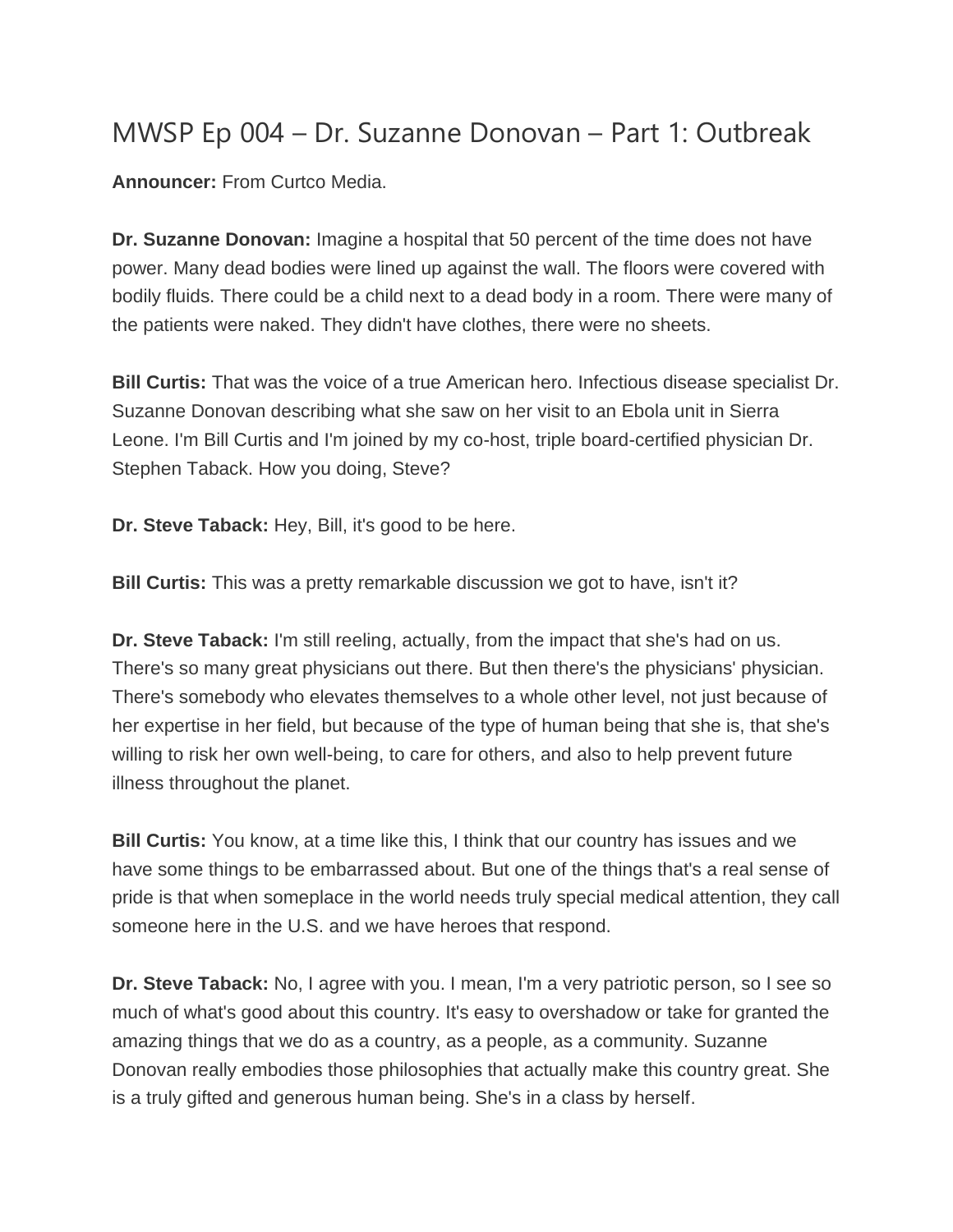**Bill Curtis: Ok. So, Steve, should we dive in?** 

**Dr. Steve Taback:** Absolutely. Let's go.

**Bill Curtis:** Dr. Suzanne Donovan joins me and Dr. Steven Tabak on Medicine. We're Still practicing.

**Dr. Suzanne Donovan:** Well, it was an interesting invitation, I got a phone call from the W.H.O. and basically they asked if I could help out with doctors and nurses who were being infected in the hospitals in West Africa. We lost an entire generation of health care providers during that outbreak. I said yes immediately. And the person on the other end of the phone call said, no, I think you should think about it for 24 hours. This is a big decision. We've had to evacuate some of our personnel. So I gave it 24 hours and I called back and said that I would go. That was after I talked to both my kids who are teenagers at the time. So when I flew over there was actually kind of interesting because I was going over there wearing a hat of being the expert and how to prevent infections being transmitted in hospital.

**Bill Curtis:** Actually, how is Ebola spread?

**Dr. Suzanne Donovan:** Ebola is spread by contact with infected fluids. And that could be blood. It could be stool. It could be vomit. The number one risk factor, though, for Ebola in West Africa was the burial practices that were going on there.

**Bill Curtis: The burial practice.** 

**Dr. Suzanne Donovan:** Yes. So when someone dies in these countries, the families gather. They they bathe the body, they hug the body, they kiss the body. They take the water.

**Bill Curtis:** That must have been very frustrating for you.

**Dr. Suzanne Donovan:** Well, it it it certainly underscored the importance in an outbreak of using an anthropologist to address some of the cultural practices. Sierra Leone did.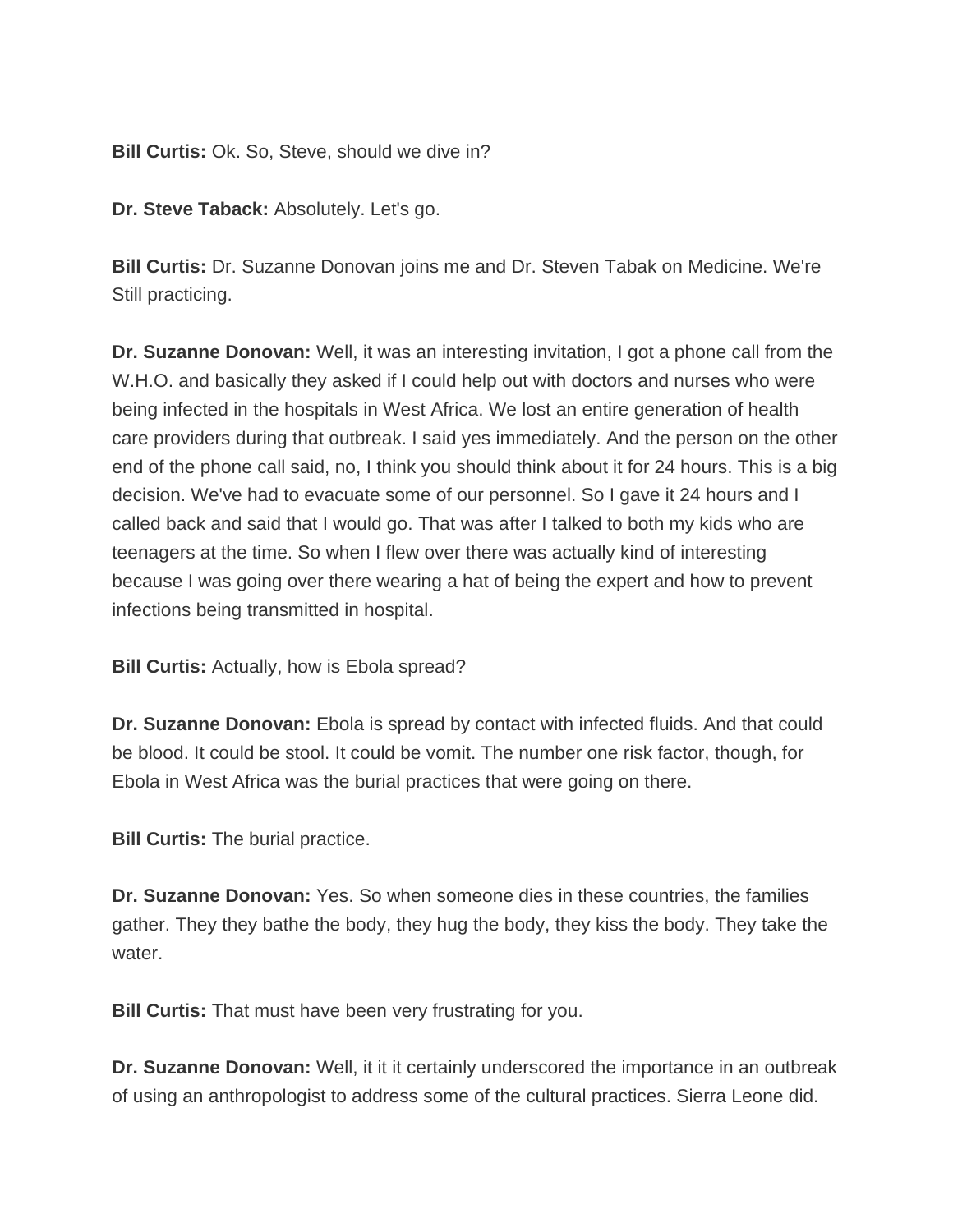THe W.H.O.did use some anthropologists. And we were using them to try to work with the communities so that they could still follow their burial practices, but do it in a safe way. But going back to your original question, I arrived and when I arrived, the first thing you do is, you get training from the U.N. of how not to be kidnapped, how not to be shot. They gave me a badge with my blood type in big letters. And so I put underneath the blood type, do not transfuse, because I thought it would be better for me to exsanguinate than to get a transfusion during an Ebola outbreak. So during that training, I got pulled out because the hospital that I was gonna be going to, there was one doctor left, a U.S. doctor, and I was told that doctor just became infected with Ebola. So I jumped in the jeep with my buddy, who is a French physician, a Swiss physician. Fantastic. And we traveled eight to 10 hours to the eastern border, Sierra Leone. He was in the guest house. My first Ebola patient was a U.S. physician. And I knocked on the door. He answered the door and he clearly was sick. And then what ensued as he did not want to be evacuated because it was nighttime, he knew how difficult that was going to be, the evacuation. He wanted me to put him in the hospital, which I said was not a good idea, because, number one, we did not have consistent power in that hospital. And it was a very high risk situation and I had not even been in the hospital and I knew it was a high risk situation.

**Bill Curtis:** When you went to visit him, were you protected at the time?

**Dr. Suzanne Donovan:** No. So. So I think what it's really important when you talk about highly fatal diseases that are infectious, is my approach is I do a risk assessment. Although we talk about using the highest level protection when you're actually taking care of a patient, touching the patient particularly in the advanced stages. If someone is, you know, five feet away from me and I'm talking to them, there is really not an immediate need for what we call PPE, personal protective equipment. So how did these doctors get infected? So you have two populations of doctors. You have the nationals who have the risks in the hospital, but they also have the risk in their community. So where did they get infected? And then you have the doctors who are coming from Europe and from the U.S. to help. Ebola is a very unforgiving disease. So the infectious dose of Ebola is like six to eight virions. It's tiny. If it landed on your skin, you're not going to get infected. But if you have small abrasions, if you have irritations, if you touch a mucous membrane, that would be enough for you to get infected.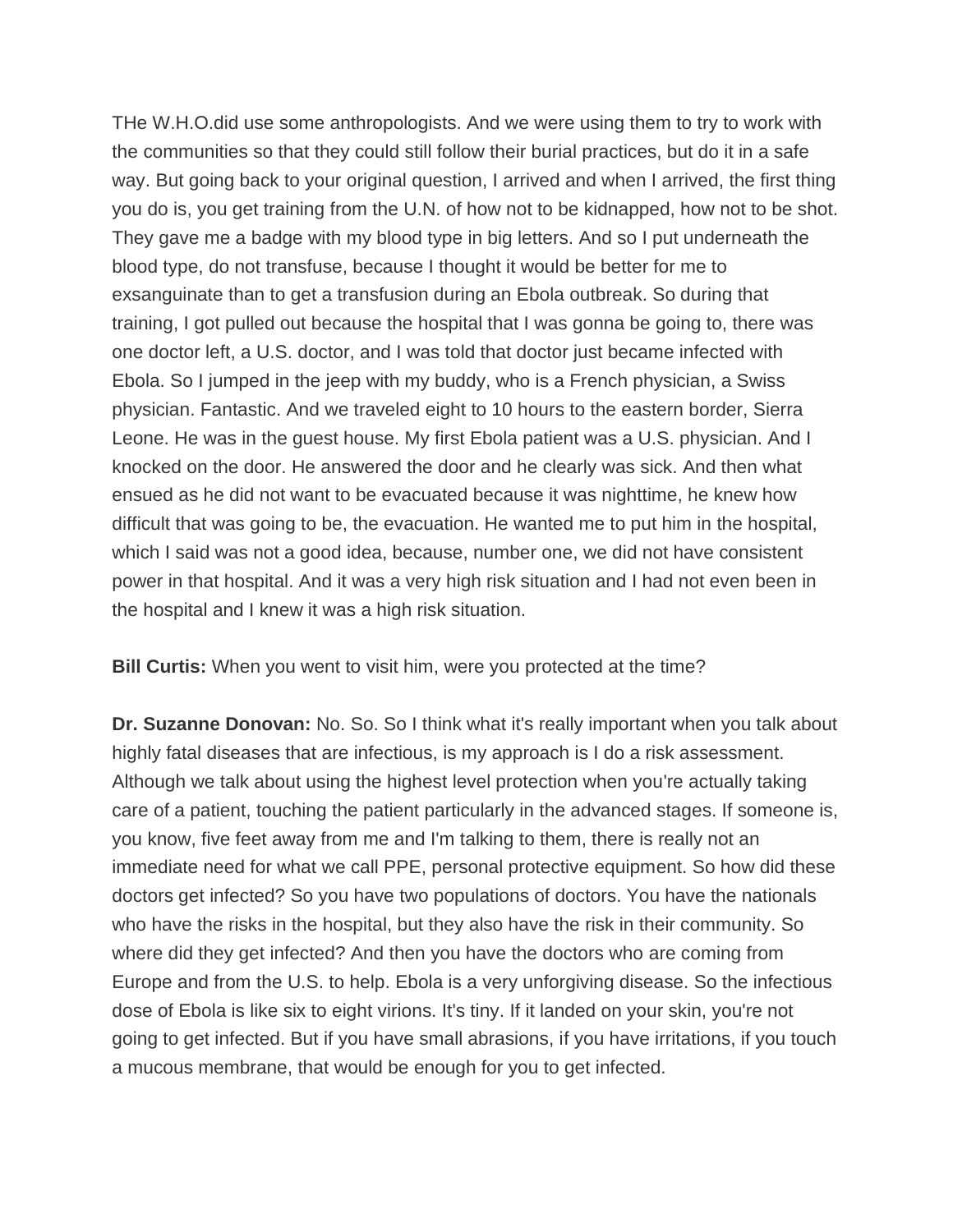**Bill Curtis:** So is it transferred by like sweat? Could someone, the doctor that you went to visit, if he had just opened his door and you touched the doorknob, is it something that.

**Dr. Suzanne Donovan:** No, and you can see we don't we didn't have really any sustained transmission in the U.S. with the cases that we had here. When transmission occurs, it occurs at the very end of the illness, when the the amount of virus or what we call the viral load is very, very high. And so the highest risk are going to be the health care workers, which is why the health care workers are always the canary in the mine for Ebola and other hemorrhagic outbreaks and then the second part is handling the body, which is teeming with millions of copies of virus. Which is why these burial practices were so high risk.

**Bill Curtis:** You got there. You had one fairly disappointing conversation.

**Dr. Suzanne Donovan:** So I'm very persuasive. It's very hard to say no to me.

**Bill Curtis:** I get that feeling already.

**Dr. Suzanne Donovan:** Yes. I convinced them it was in his best interest to be evacuated by me and my buddy. The journey back to Freetown was quite interesting because you can't go in the ambulance with him because it's a highly infected environment. So we followed him and we had a police escort because there's police stops all along the way and our escorts kept on stopping. And so this guy's, this physician is critacally ill and we are both wondering, my buddy and me, Frederique Bosch, why do they keep on on stopping? And so I finally asked, like, have you been drinking? And they admitted that they had brought alcohol on the front of their police car because it was cold, it was about 75 degrees. And they needed to keep warm. So they had to keep stopping so that they could go to use the bathroom.

**Dr. Steve Taback:** Oh, my God.

**Dr. Suzanne Donovan:** So we finally got to Freetown and we got this very brave U.S. physician into the hospital there where he was evacuated. The next morning to the U.S., he was in the ICU at Emory for many months and survived.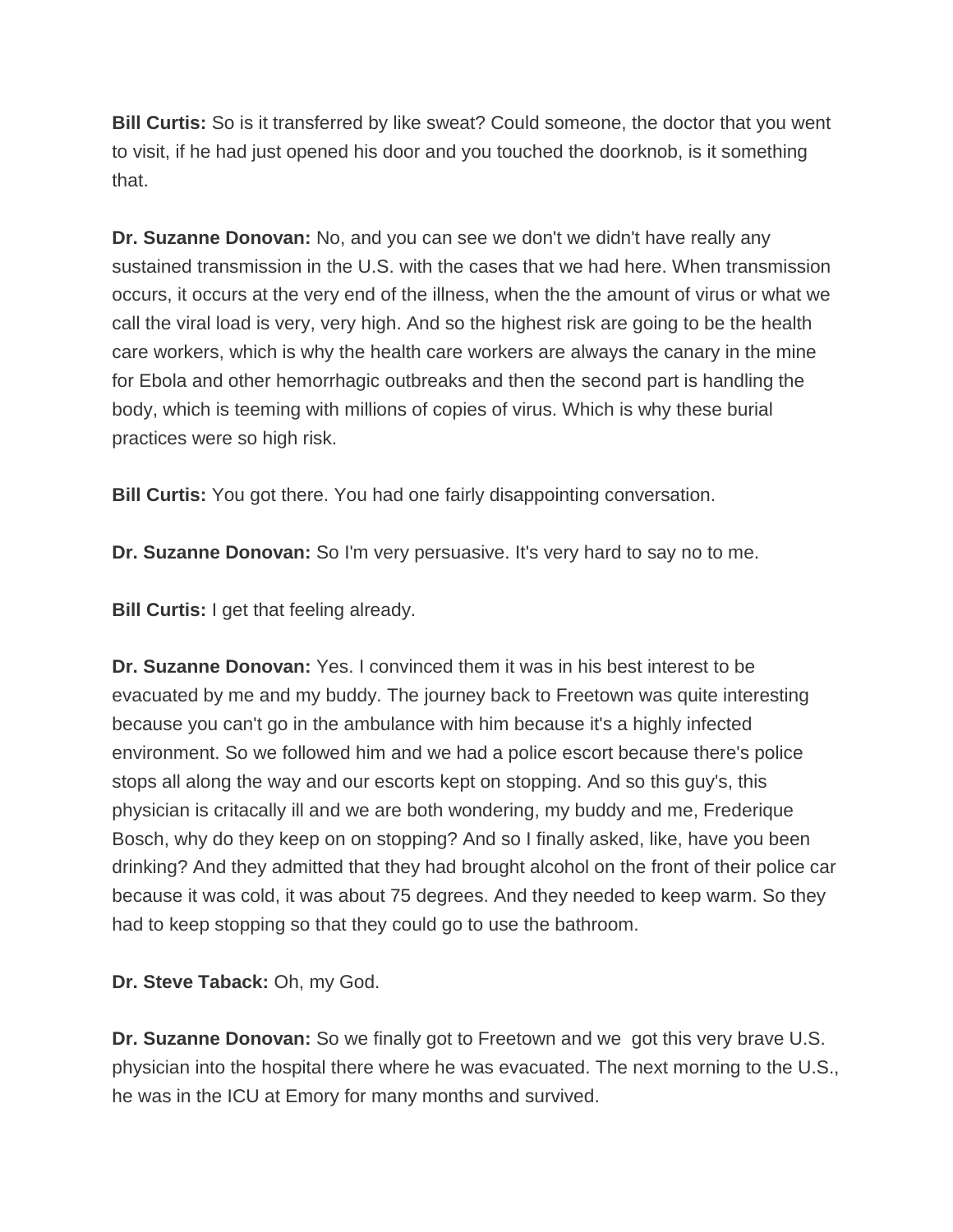**Dr. Suzanne Donovan:** So what is the treatment that he was given in order to survive?

**Dr. Suzanne Donovan:** Well, that's such an excellent question, because we talk about the mortality rates for the mortality rate for health care workers in Africa who get Ebola is 70 percent. The current.

**Bill Curtis:** Meaning, the death rate for those listeners.

**Dr. Suzanne Donovan:** YSo seven out of ten individuals who get Ebola that are health care workers are going to die, if they're in Africa. You have no supportive services in Africa. You don't have oxygen. You don't have ventilators. Very difficult to do IV's. So you don't have the support or services. But the death rate, if you are evacuated to Europe or to U.S. or developed country is much less. I'm not minimizing it. Almost everyone who had Ebola was in the intensive care unit. They were critically ill. Many of them developed kidney failure and failure with their other organs. But many of them survived. This type of support is not available.

**Dr. Steve Taback:** What percent would you say actually survive once they've gone into multi-system organ failure? Is it typical for the rest, Is it commensurate with the rest of the data relative to multi-system organ failure for standard septic shock that we see in the First World?

**Dr. Suzanne Donovan:** I think it is. And if you look at actually the death rate in the U.S. of the Ebola infected health care workers, I don't know one health care worker who died. The only individual who I believe died in the U.S. was the African patient.

**Bill Curtis:** If they survive, are there ramifications having had the disease?

**Dr. Suzanne Donovan:** Absolutely. Absolutely. We're, much of this we don't even recognize, we're recognizing now that there's reservoirs where this virus may persist. We know that there's long term impacts on your eye. I evacuated or helped evacuate three of my colleagues. So it shows you the number that get infected. These were people I worked with.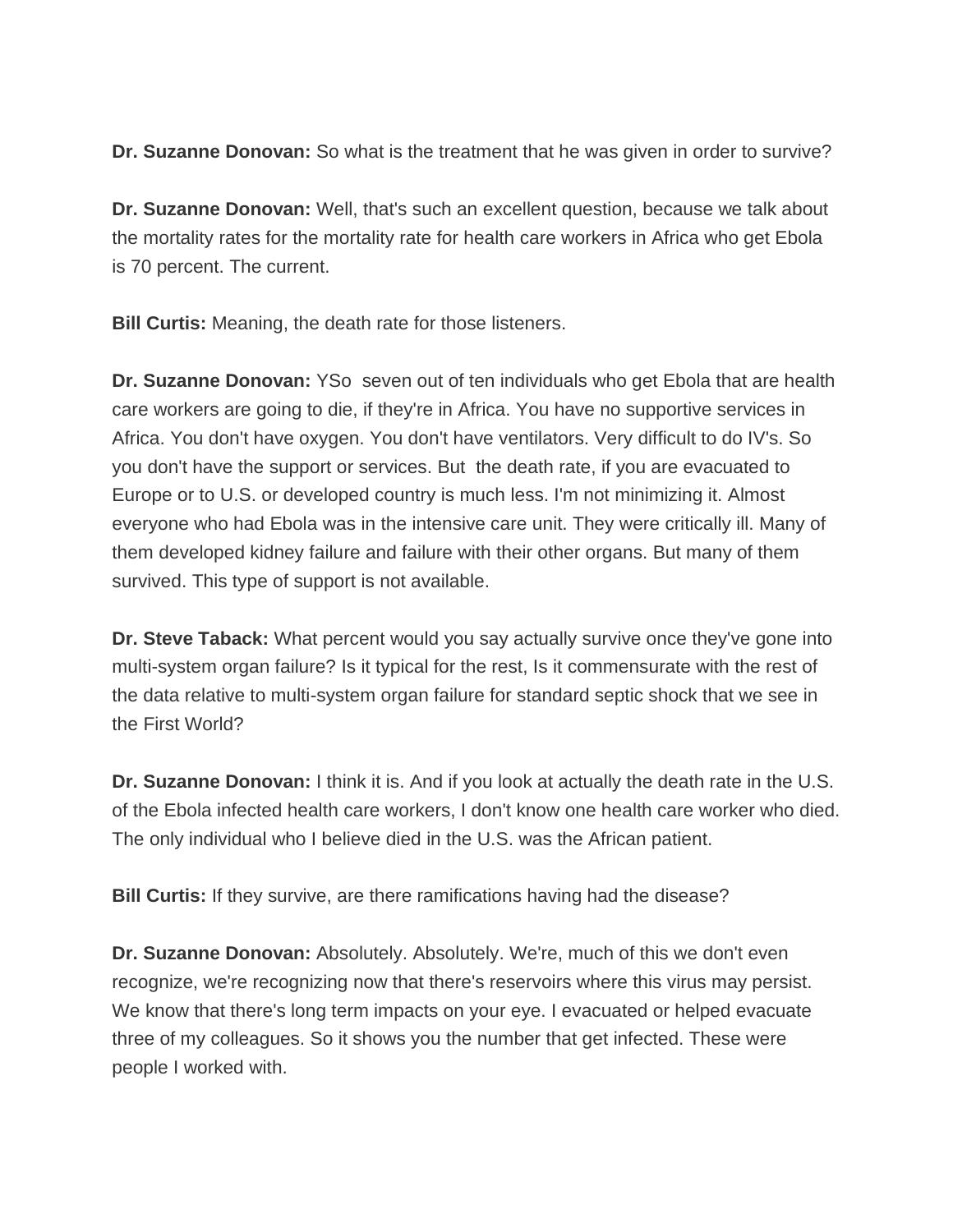**Dr. Steve Taback:** Are you seeing reservoirs within the body that then cause ongoing inflammatory damage?

**Dr. Suzanne Donovan:** Yes

**Dr. Steve Taback:** Or reservoirs, vis-a-vis a Typhoid Mary, where you can be infectious and be infected, or but not be sick from the disease

**Dr. Suzanne Donovan:** Both, both both.

**Dr. Steve Taback:** Once you've been infected and you have developed immunity to the virus and you have survived, you no longer can be reinfected.

**Dr. Suzanne Donovan:** With that subtype.

**Dr. Steve Taback:** I see

**Dr. Suzanne Donovan:** So it's a subtype, its very similar to a kind of dengue.

**Dr. Steve Taback:** So there are multiple subtypes,

**Dr. Suzanne Donovan:** Multiple,.

**Dr. Steve Taback:** I see.

**Dr. Suzanne Donovan:** So to go back, I think to your your your your original question. You're not out of the woods if you walk out of the hospital. We know that a month out, you still can detect the virus. And we're learning more every time. And it's probably different per the individuals, right? because there's probably a little bit of a different immunologic response. I think there's a lot more that we don't know about Ebola. We kind of look at Ebola that everyone dies or they get very sick. I personally think that there's a lot of subclinical infections that are going on in Africa. And we really, I wanted actually to check all the health care workers and I wanted to check the dogs because there were dogs going through all the Ebola units. And I wondered about other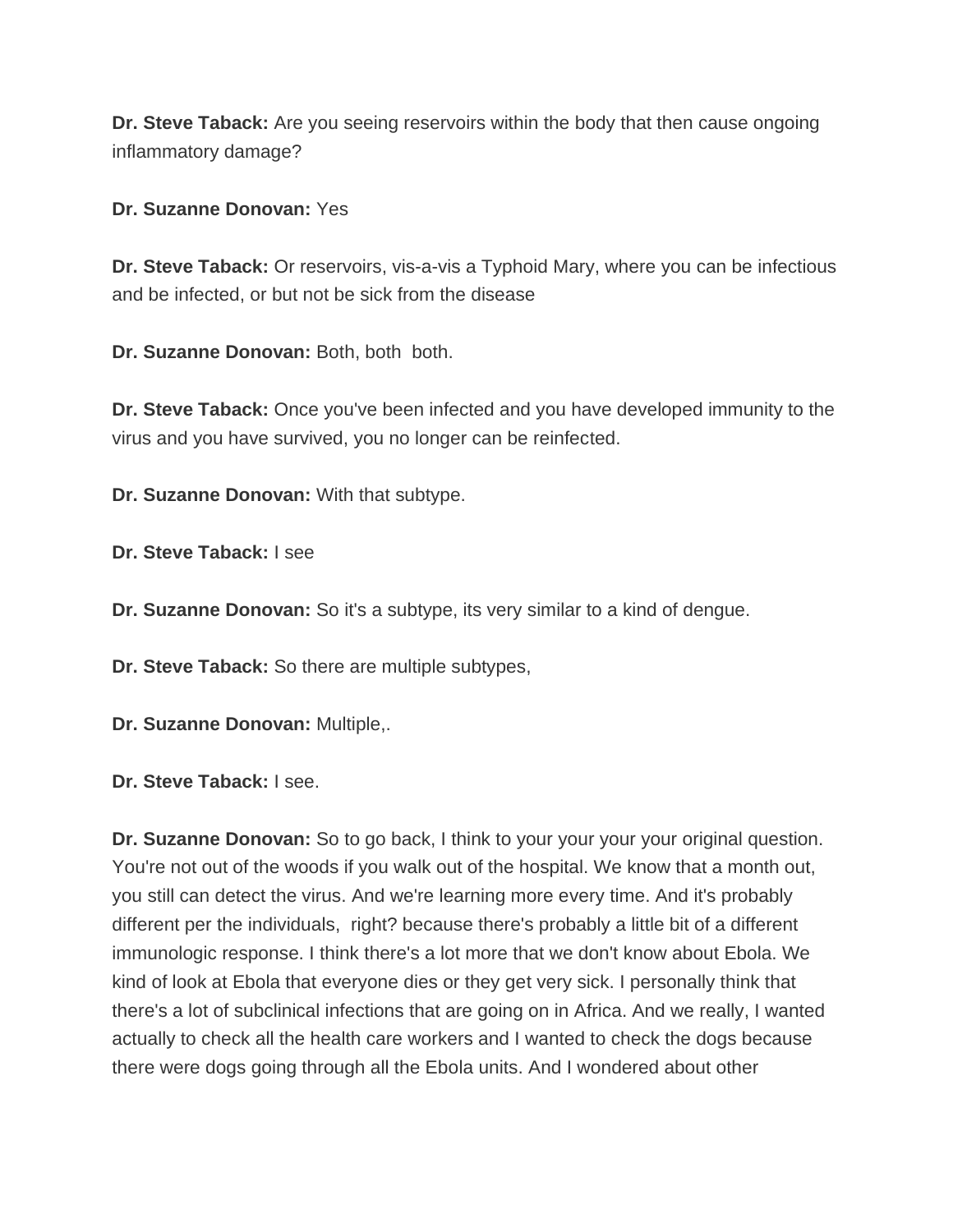mammals besides bats, which are a big reservoir for Ebola. You know, are they also carrying this virus?

**Dr. Steve Taback:** So let's step back a little bit. Just from the very beginning. The W.H.O. came to you and you said you didn't even think about it for 24 hours. Have you always had this kind of courageous. Right, that you're going to walk into the lion's den and without even much consideration, you say you're going to be there because in this permissive society where everybody gets an A. And everybody is a hero because they helped an elderly person walk across the street. The fact that somebody would actually put themselves in harm's way, which to me is the definition of a hero, for a greater cause, it is truly heroic. And yet it's something you did with almost no thought whatsoever. You knew right away instinctively.

**Bill Curtis:** Over and over and over again, Steve. She's been back to these kind of outbreaks many times.

**Dr. Steve Taback:** Indeed.

**Dr. Suzanne Donovan:** Well, I thank you for those thoughts. But this is what I would say is, you know, this is kind of what I do. I'm an infectious disease physician. I'm a specialist in infection control. How diseases are transmitted. So, and also,.

**Dr. Steve Taback:** I'm sorry. I know lots of infectious disease doctors and I love them. They're great physicians. I rely on them every day. But to have the courage, truly the courage and the dedication to walk into such a dangerous environment is truly amazing and inspiring.

**Bill Curtis:** We have to take a short break, but when we return, Dr. Donovan's going to describe what it's like to enter one of the most dangerous places on earth. Stay tuned.

**Promo:** Hi, my name is Chris Porter from One Last I Left, the show you've been listening to is sponsored by Proud Source Water. Not only do they distribute their water in these stylish and recyclable aluminum bottles, but the water itself is sustainably sourced to naturally filter, Proud Source Water believes in the ripple effects that one person's actions can impact the world for the better. You do your part and I do mine,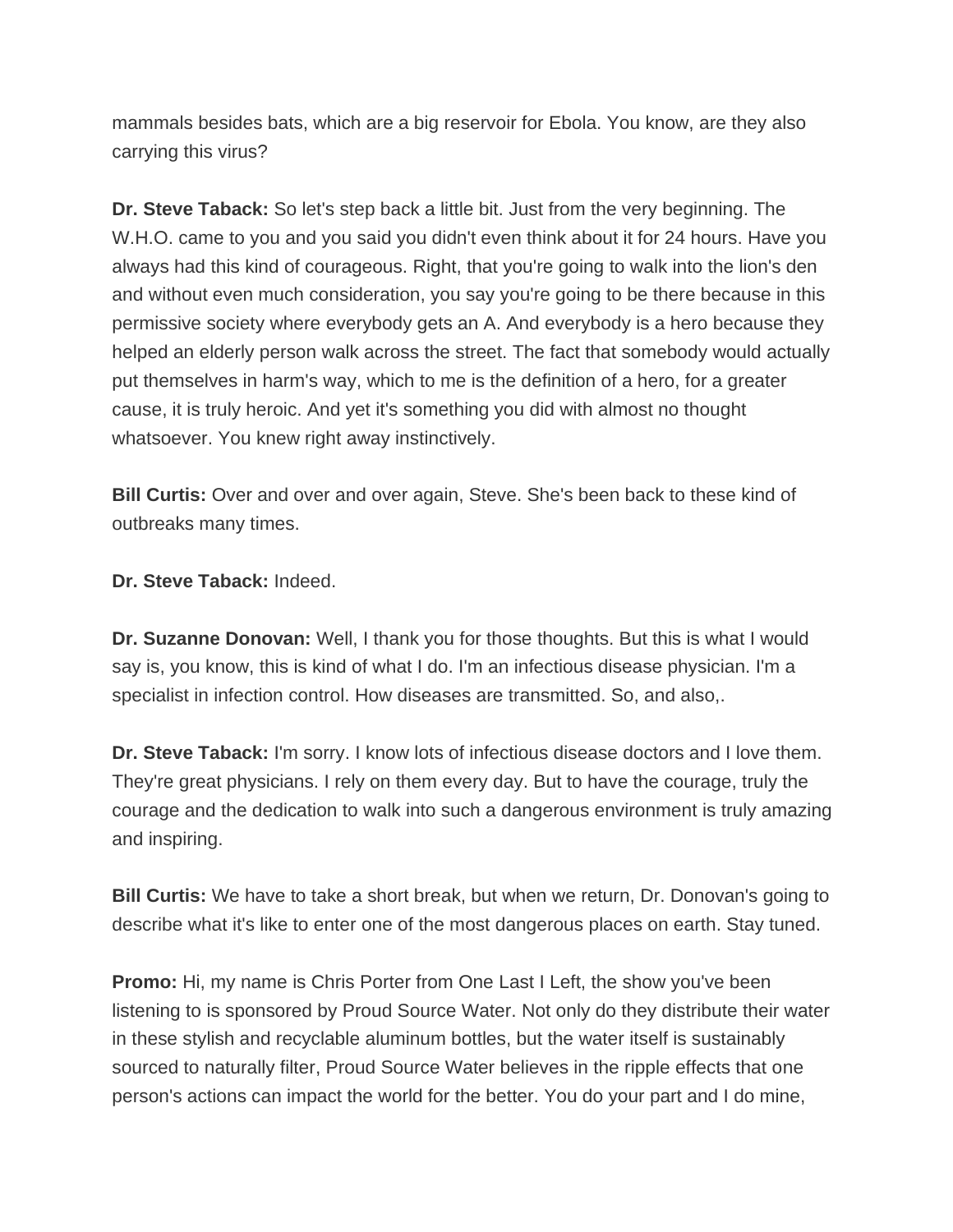and maybe we come out better than we started. So go to Proud Source Water.com to learn more about the company, their vision and their water. Leave the world better than you found. Drink Proud Source water.

**Bill Curtis:** We're back with host Dr. Steven Tabak and our very special guest, infectious disease specialist Dr. Suzanne Donovan.

**Bill Curtis:** When you were there in the hospital. Tell us about what you saw. How many patients were there? How did you handle so many patients?

**Dr. Suzanne Donovan:** So the first first day I walked in with my buddy, because you always enter in a unit with another health care provider.

**Bill Curtis:** You you use a buddy much like when you go scuba diving.

**Dr. Suzanne Donovan:** So I'm a diver. So to me, when I would train people, I said, you know, your approach to going into Ebola unit is very similar to going scuba diving. You have to be very compulsive. You have to go through your checklist. You do things the same way every time. So when you don, where you put on your PPEs, you put them on the same way, the same sequence. And when you doff, which is taking off of it, you take them off in the same way. Very meticulously and you dive with a buddy. So the buddy is checking you and you're checking the buddy and you try to stick together. It was a little tough in this unit because when we walked in. Imagine a hospital that 50 percent of the time does not have power. It's during the rainy season. To get into the unit, you have to cross a little wooden bridge with running water. You're gowned up with a mask that is now fogging up because you're in the tropics.

**Bill Curtis:** You're just gowned up. This is not like a space suit.

**Dr. Suzanne Donovan:** I mean, it's like a space suit. Yeah, that's a Tyvek suit. I'll send you a picture.

**Bill Curtis:** Sounds good. Well, actually, You know, anyone who who sends us an email will send them a pictures of you in your getup.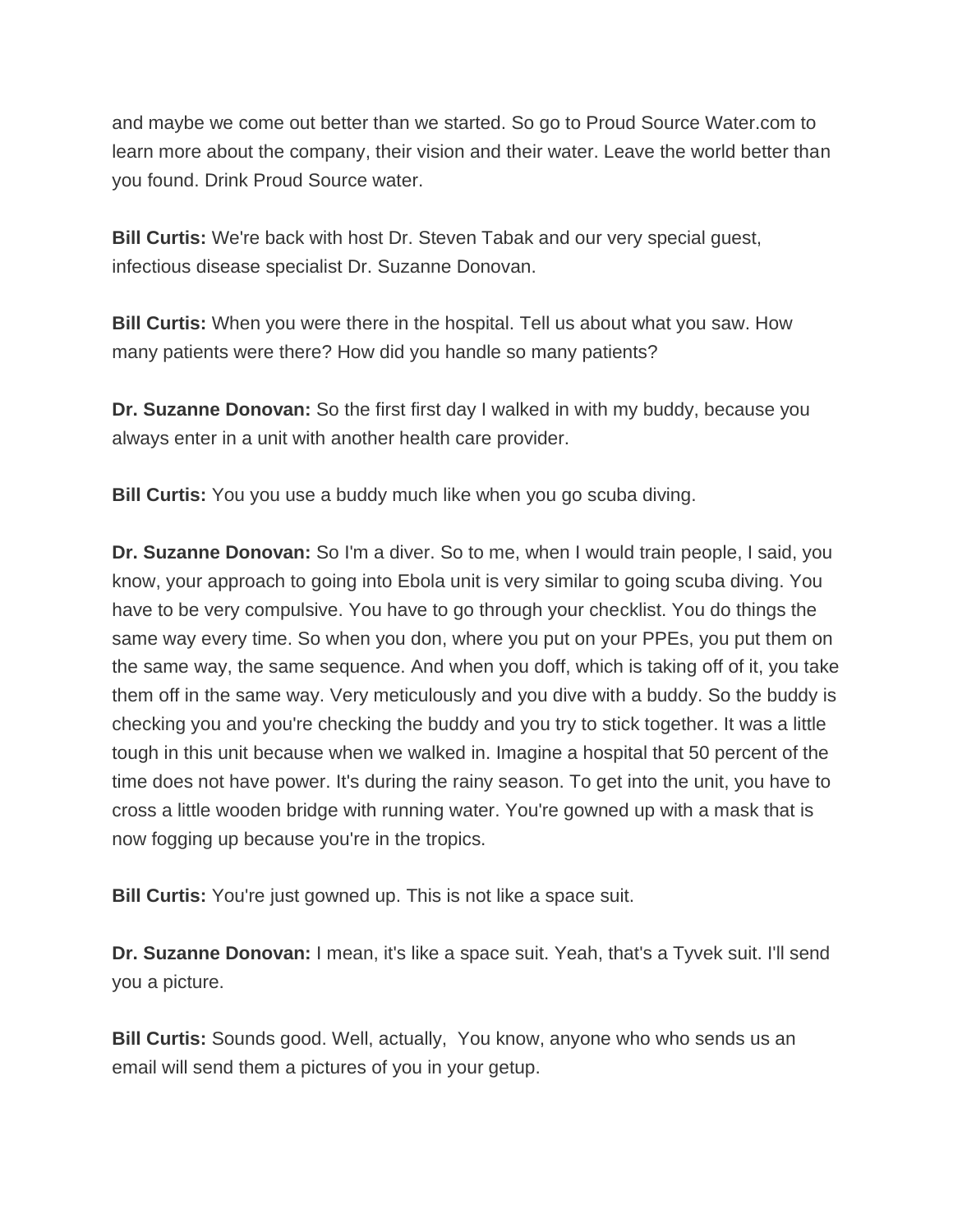**Dr. Suzanne Donovan:** And in our our get up, we put our first name so that everyone knew I was Dr. Suzanne. So that the patients, because it was very frightening. Many of these patients were from remote villages. We looked like we were from another planet. And the unit was filled with about 120 patients, which is really was the largest unit that I know of, many dead bodies, because once that physician was infected, no one went back in that unit. So bodies were lined up against the wall. The floors were covered with bodily fluids.

**Bill Curtis: Oh, my goodness.** 

**Dr. Suzanne Donovan:** The wards were co-ed. So there, there could be a child next to a dead body in a room. There were, many of the patients were naked. They didn't have clothes, there were no sheets. And so when we went in there, no one had been in there for for a couple days. We brought in what's called ORF like a Gatorade, a cheap Gatorade, because one of the reasons you're you die, to answer your question, is there is such profuse diarrhea that there's a lot of disturbances in things like, um, potassium, potassium and magnesium And I I actually think a lot of these individuals died just from a arrhythmias. And Emory published their data of how difficult was to keep up with the potassium and magnesium,.

Could you measures the potassium and magnesium..

So there was nothing. So you're just guessing it was we know we we we we don't have renal failure. You have no idea of potassium.

**Dr. Suzanne Donovan:** We had three lab tests. We had an Ebola test. We had a test for another hemorrhagic fever called Lassa fever. And then we had the ability to do a rapid malaria test.

**Dr. Steve Taback:** Does it matter, though, what they have? If you're just treating symptoms anyway, why bother having even any of those tests? You have somebody who's bleeding, having diarrhea, having fever. Are you going to treat them differently?

**Dr. Suzanne Donovan:** So that that that's a great question. The Ebola test was critically important for two reasons.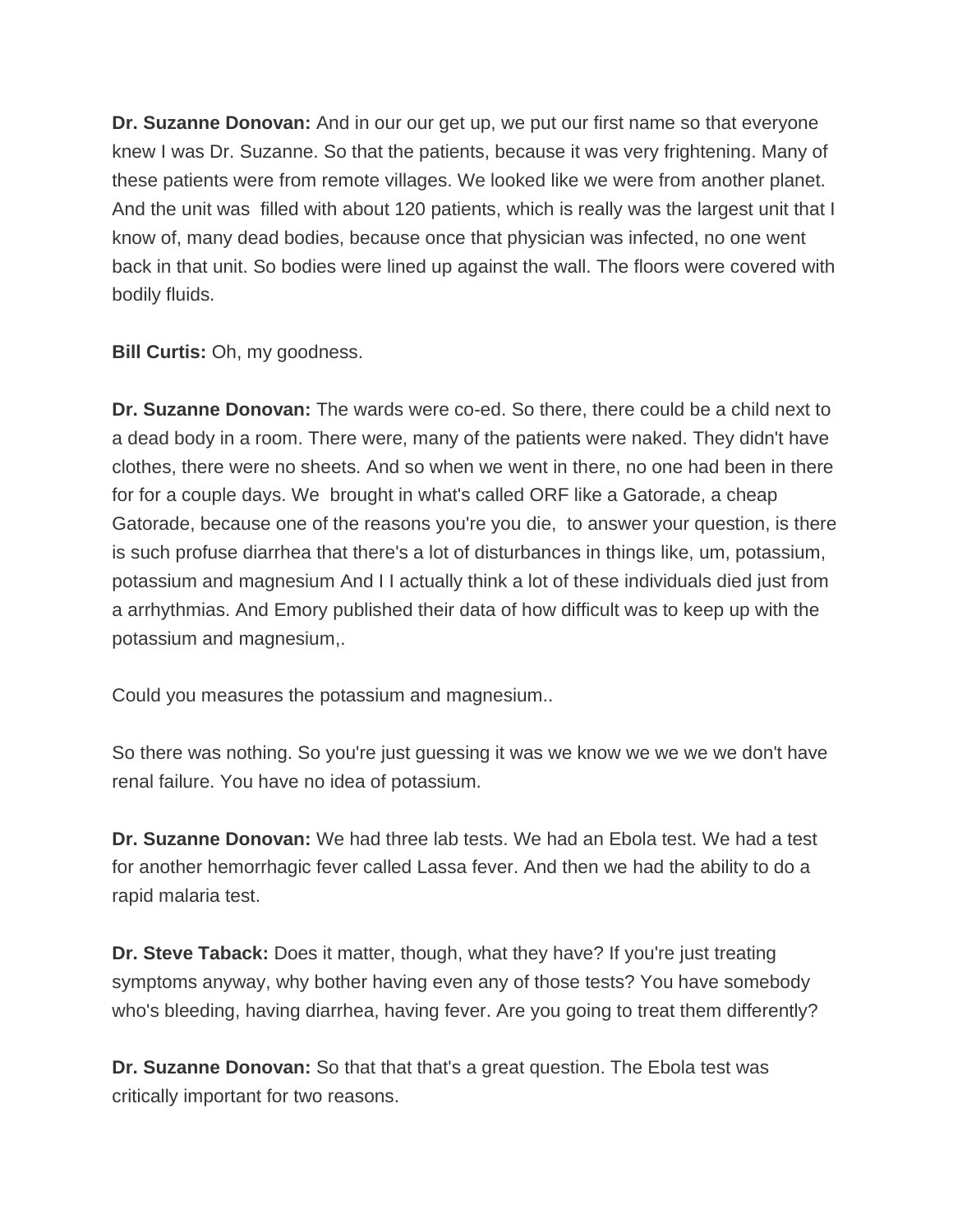**Dr. Steve Taback:** Epidemiologically,.

**Dr. Suzanne Donovan:** Epidemiologically, if we had a confirmed case. Every contact of that individual had to be followed up, and that is how you stop an outbreak. That's not what's going on right now in the Congo. Number two, the PCR test, which is a very sensitive way to detect the virus. Once that test became negative. You could leave. And so these patients could be trapped there for a long time, so these tests were very important for morale and getting patients out of there. And hopefully back to their villages, although many of them were shunned. So I think that was the moment when I realized I was in a situation that I had not encountered before. I've been in a lot of dangerous situations, but when I was in that unit with patients surrounding me, you know, trying to ask for help with bodies lying on the floor, part of you could feel a little bit of, you know, this is not a good situation, Suzanne. And also, I'm a single mom. And I thought to myself, how did I get myself in this situation?

**Bill Curtis:** Well, what was what was your goal? Was your goal actually to to save the people in the hospital, to save the town from future outbreaks, to get them to stop burying their parents by hugging them and washing them with,.

**Dr. Steve Taback:** In other words, what he began. What he's asking on behalf of your friends and family. What were you thinking and what has been wrong with you?

**Dr. Suzanne Donovan:** Well, my my first goal. I'm a passionate advocate for health care worker safety. When those health care workers, when those nurses in Dallas became infected because they were not provided the appropriate protection and education, I was incredibly angry about that because I think we failed them. And I think we take health care workers for granted. Health care workers in the emergency room or in inpatient units can be beaten, can be hit. They're exposed to communicable diseases. They sometimes put their life on the line. And so when I initially went there, my goal was whatever help health care workers were left, I wanted to protect them. And by the way, not one health care worker while I was there during that first, my first deployment got infected.

**Dr. Steve Taback:** Congratulations.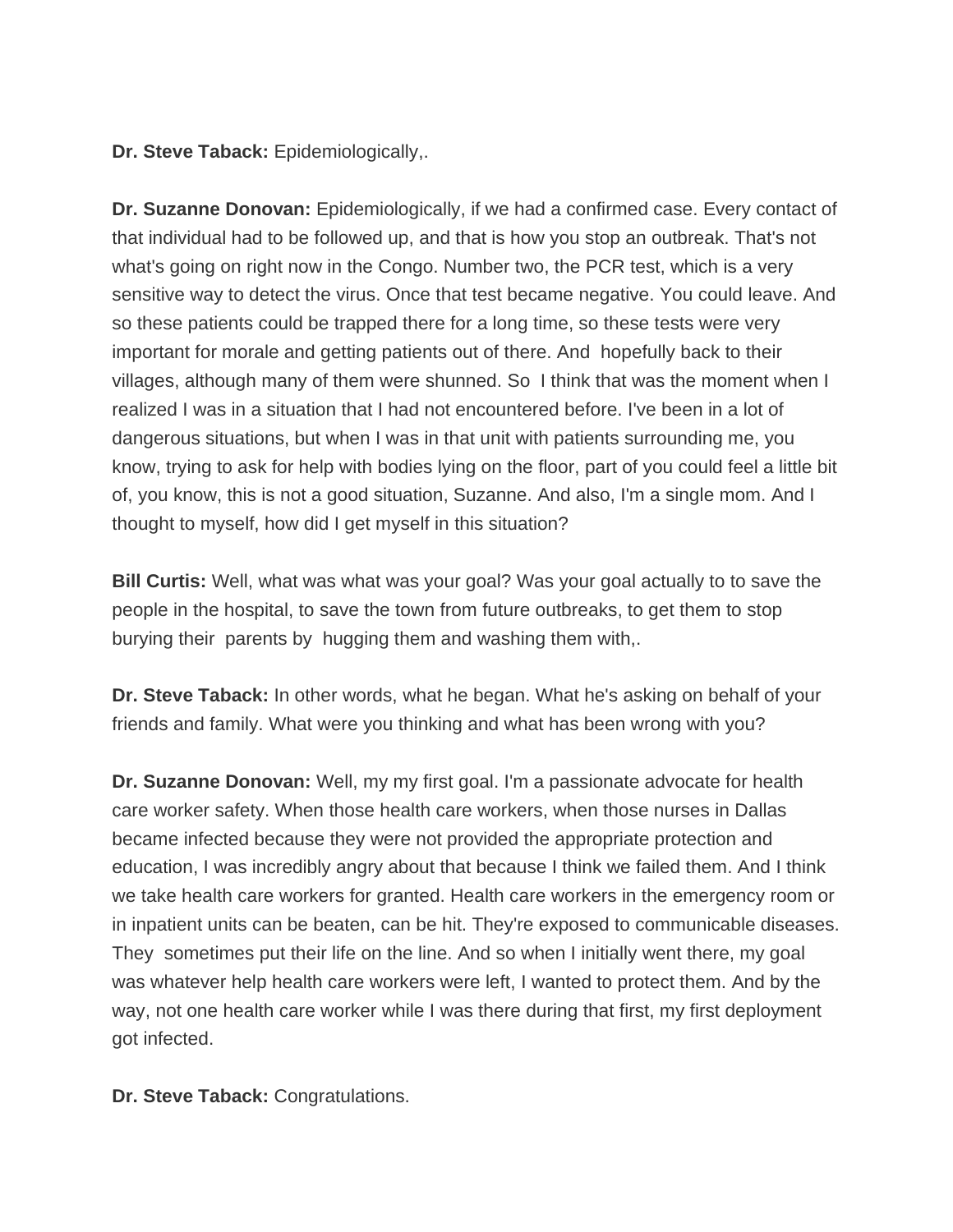**Dr. Suzanne Donovan:** Thank you.

**Dr. Steve Taback:** That's amazing.

**Bill Curtis:** I'm sorry, First deployment?

**Dr. Suzanne Donovan:** Yes, I was there three times. So that was my first goal.

**Bill Curtis:** Amazing.

**Dr. Suzanne Donovan:** My second goal was to come up with some creative solutions and out of the box solutions, because remember, I didn't work for the W.H.O. I didn't work for the CDC. So I didn't have to listen anyone. And so one of the things that I implemented was using survivors to care for the patients there. Right, so you were limited. ,

**Bill Curtis:** that is a great idea.

**Dr. Suzanne Donovan:** Yeah Thank you.

**Dr. Steve Taback:** They're predominantly immune, correct?

**Dr. Suzanne Donovan:** Yes and we paid them. And then the last thing I did was close down that hospital, which I felt was way too dangerous. And the way it was set up, the hybrid model, but also the setup. When you're dealing with a highly infectious disease, we have a certain approach. Kind of what I'm talking about was scuba diving where you don't want patients leaving, you don't want them mixing, you don't want suspects with confirmed cases. And we just had no control. We had no security. We didn't have really a very good engineering plan. And so when you deploy with the W.H.O., you give your recommendations at the end. And one of my recommendations was to close down K.G.H. was called Kenema General Hospital. And it's kind of like My Lai, when people, when I'd go back, they'd say, you work KGH because it was known as such a dangerous place. And it closed. And I was told WHO will never invite you back. You're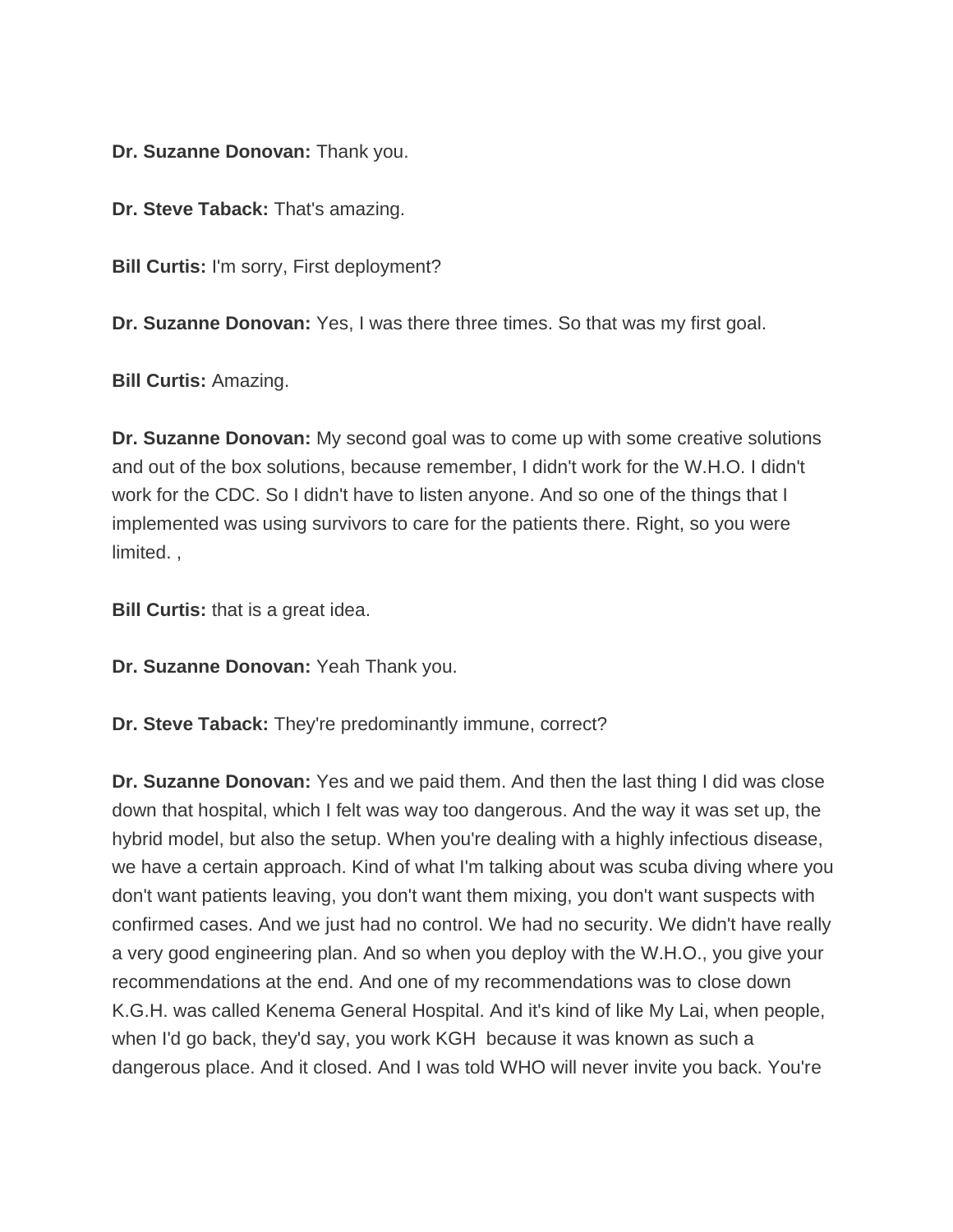putting, you're basically closing down their model. And I said, well, you know, what do I care? I'd rather do what's safe for their health care workers there.

**Bill Curtis:** Did, did did you convince the townspeople to stop burying their dead in that fashion?

**Dr. Suzanne Donovan:** So that was not my role at that time. We had many people. And so that was, you know, the CDC partnering with a lot of the epidemiologists and that while we did hire an anthropologist. And so part of what we would do is we would allow them to do a burial where they could see the body because they didn't trust the body was actually in the coffin. So they wanted to see the body was in there. We had kind of at a distance so that they wouldn't hug the body or have intimate contact. We'd allow them to put like a blanket from their village or something personal in the coffin. We would bathe the body with bleach. You know, Ebola's a very fragile virus. Bleach was kind of, you know, the currency we used, but we could have used other types of disinfectants. But bleach is cheap.

**Dr. Steve Taback:** Hand sanitizer effective or not?

**Dr. Suzanne Donovan:** There's no hand sanitizer there. So we use bleach and water.

**Bill Curtis:** But would it be effective?

**Dr. Suzanne Donovan:** Alcohol would be effective. Yes.

**Bill Curtis:** So, Dr. Donovan, you've been around the world in some of the strangest places that I can't even spell. I wonder if you could tell me how you compare your experiences with governance in other countries, some underdeveloped, some developing, some even industrialized, like Singapore, the U.S., Finland, France, Canada. Tell me what your observations are about how these governments are handling your field.

**Dr. Suzanne Donovan:** That's an outstanding question. And, you know, I think that really depends on the country that we're looking at. In general, I spend most of my time in under-resourced countries and those countries do, just do not have the ability to have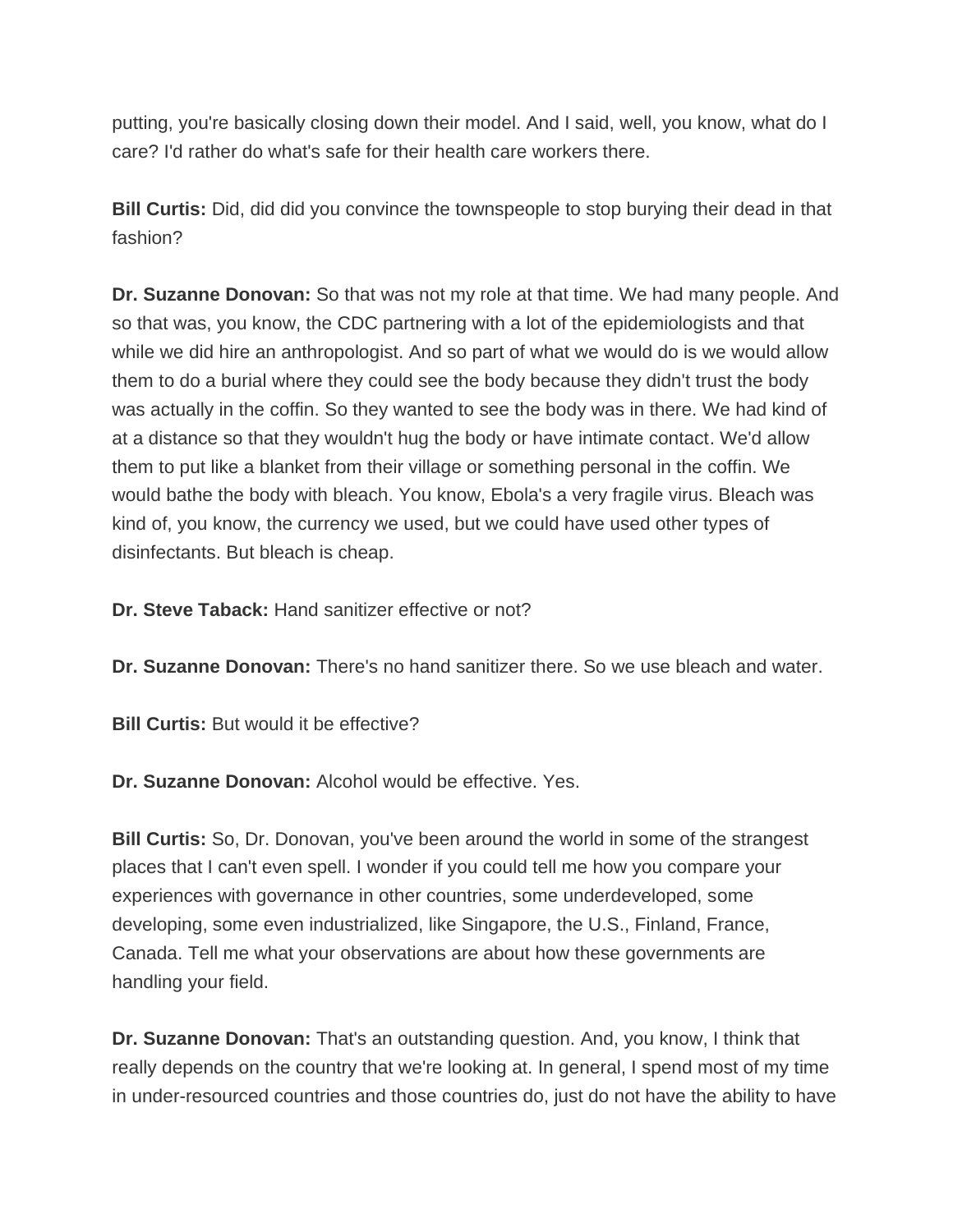an effective public health response without external aid or an effective clinical response. So I just returned from Nepal, where there are two outbreaks going on. The main outbreak is a Dengue outbreak. And, you know, there is a very, very large clinics that we're calling fever clinics where there's thousands of patients being seen, very little clinical support. If you don't have resources as a patient, you don't get treatment at most of the institutions. It's always difficult for me to see people die from vaccine preventable diseases in these under-resourced countries when they would really benefit from being immunized. And many of these vaccines are being declined by our communities here in the United States.

**Bill Curtis:** Suzanne, tell us about something good that's happening in this world when it comes to communicable diseases, infectious diseases. Clearly, you've taken your last 30 years and dedicated to diseases like AIDS.

**Dr. Suzanne Donovan:** So I you know, I saw my first AIDS patients in nineteen eighty five in Tanzania, Dar es Salaam. And you know, it was wards and in Moon Belly, which was the hospital there filled with people dying with HIV, most of them also with tuberculosis, which is probably the most common infection internationally that complicates HIV. And I'm old enough that I was there when AZT was introduced and then we had two drugs and then we introduced in '96 '97, the cocktail which totally changed the face of HIV, all of a sudden we had a disease that progressed in one direction which is really into the hospital, and then people would die, where people were getting their lives back. They were going back to work. Having children, really have normal lifespans. And it's incredibly gratifying to see the advances of what really our country has done with a lot of the expedited medication approval through the FDA to get these new drugs out there and to people with or without insurance, because remember, HIV has been carved out by the federal government. And so if you don't have insurance, you will in most states have access to care for HIV treatment. Definitely in California. If you have no insurance. You're documented, undocumented. You will get treatment for your HIV. And that is a very important thing to do irrespective of the insurance coverage, because treating someone with HIV means it's not going to spread to their partners. So it's a public health intervention. It's not only going to keep them healthy, it's going to break the chain of transmission because this epidemic is driven by untreated individuals. Treated individuals, if they're taking their medication, do not transmit this disease for the most part. I've been taking care of women who are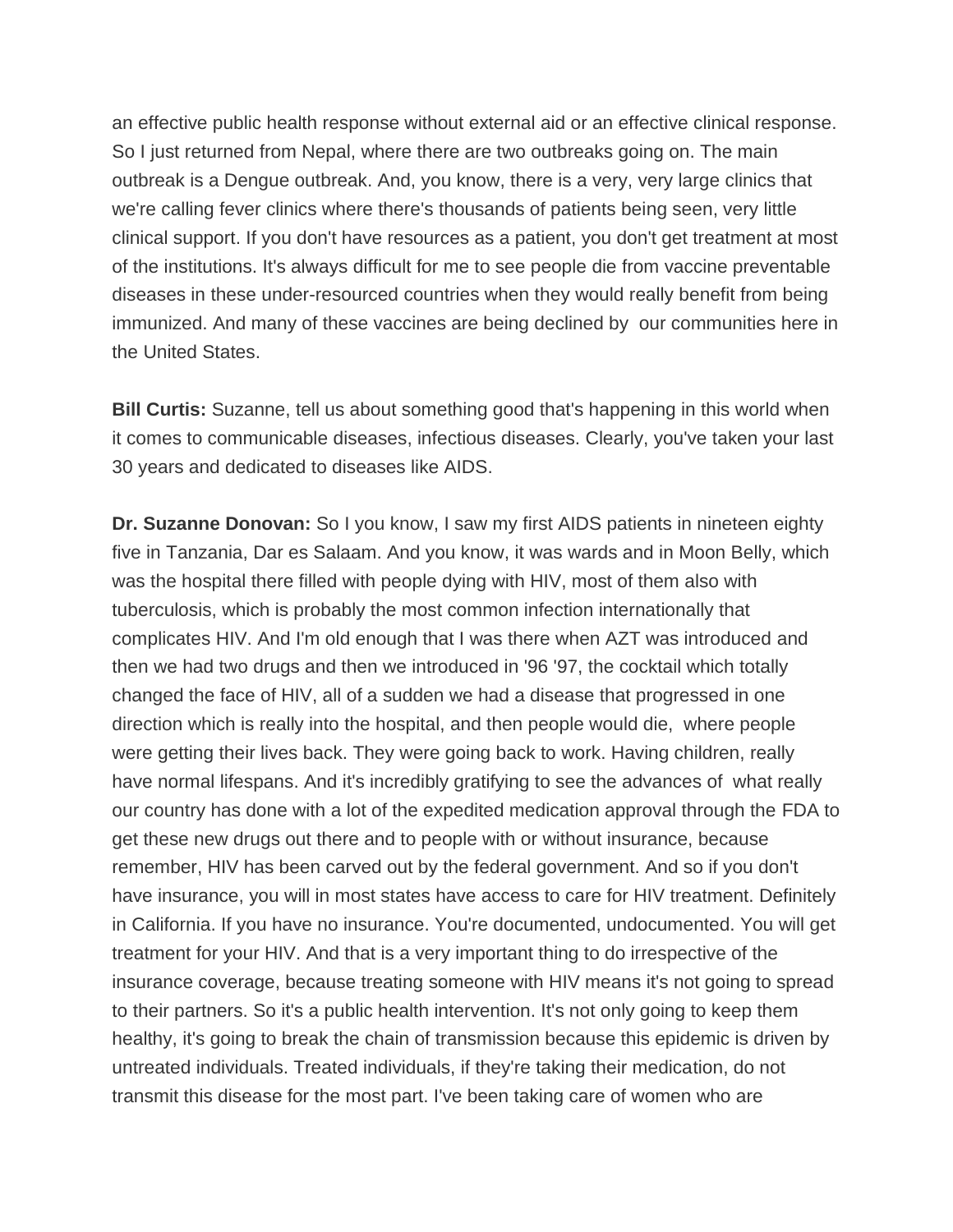pregnant for the last 20 years. Hundreds of women I've had no infected babies, zero at my institution. All those individuals I treat during the pregnancy. We treat the babies after they deliver. I've not had one infected baby. This is huge from an infectious disease standpoint and this is something that can occur in resource limited countries. The Gates Foundation and other foundations have been incredibly supportive. In addition to the U.S. and providing access to care in countries like Africa, that have a very high rate of infected women and infected pregnant women are providing therapy to prevent transmission.

**Bill Curtis:** Well, Doctor Suzanne Donovan, I have to say that. The way you have dedicated your life to making our planet a better place and helping the rest of us and being so selfless and diving into some of the most dangerous areas in the world. Well, there's a special place in heaven waiting for you. And we want to thank you very much. You are a hero. Tell me if someone wants to follow you and learn more about you. Where should they go?

**Dr. Suzanne Donovan:** I have no idea.

**Bill Curtis:** There's no Web site. There's no.

**Dr. Suzanne Donovan:** I am the most unsavvy person about any of that.

**Dr. Steve Taback:** I think that speaks volumes as to the type of human being that you are. And let's not edit that out at all. I think that's an important statement right there, which says it all. Absolutely. You are a person for the people and you're not about marketing in any way. I want to echo what Bill says. I'm just actually in awe and and honored to have had this time to spend with you. And it's been a real pleasure meeting you and talking to you as well. I mean, really a wealth of information both.

## **Dr. Suzanne Donovan:** Thank you.

**Bill Curtis:** Dr. Steven Taback and Dr. Suzanne Donovan. Thank you for making this such a special episode of Medicine. We're still Practicing. Next time in part two of our conversation with Dr. Donovan, we'll talk about the importance of immunization and how the anti-vax campaign may be putting us all at risk. You don't want to miss it. If you like